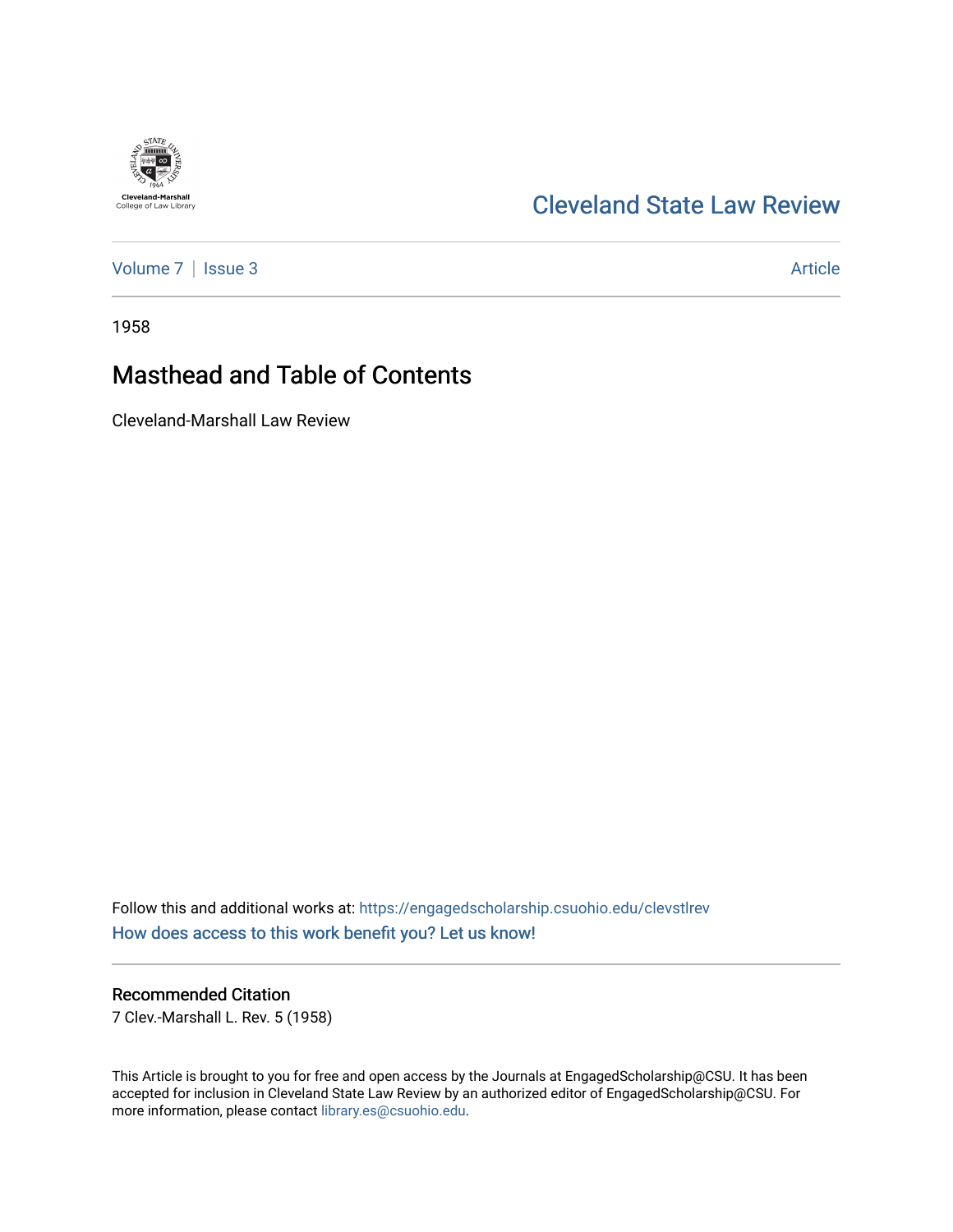### **CLEVELAND-MARSHALL** LAW REVIEW BOARD

**CARL** E. WASMUTH, *Editor-in-Chief* **AARON** JACOBSON, *Associate Editor* NAOMA L. STEWART, *Associate Editor*

*Assistant Editors*

| Gerald Carlisle       | Marvin J. Kelner    |
|-----------------------|---------------------|
| Constantine L. Corpus | Dean T. Lemley      |
| Lloyd J. Fingerhut    | Jewel Hammond Mack  |
| Heinz Gasser          | Rathuel L. McCollum |
| Donald F. Harrington  | Irwin N. Perr       |
| B. Joan Holdridge     | Martin Silverman    |
|                       |                     |

*Faculty Advisors* HOWARD L. **OLECK WILLIAM** SAMORE

Published in January, May, and September at 1240 Ontario Street, Cleveland 13, Ohio. SUBSCRIPTION \$5.00 per year; \$1.75 per number.

The views expressed in the Cleveland-Marshall Law Review are those of the authors of the individual articles and do not necessarily reflect the opinions of the Trustees, the Faculty, or the Alumni of Cleveland-Marshall Law School.

Member of The National Conference of Law Reviews.

VOL. 7, No. 3 SEPTEMBER, 1958

*Page*

## **CONTENTS**

| STANDARDS OF CARE IN ANESTHESIOLOGY<br>Carl E. Wasmuth, M.D. $\frac{1}{2}$                                        | 403 |
|-------------------------------------------------------------------------------------------------------------------|-----|
| A STUDY OF FATAL TRAUMA                                                                                           | 418 |
| FRONTAL INJURIES OF THE SKULL<br>Paul H. Crandall, M.D. _______________________                                   | 429 |
| NON-PENETRATING WOUNDS OF THE CHEST<br>Harry W. Hale, Jr., M.D. and<br>J. Walter Martin, M.D. ___________________ | 439 |
| LETHAL LESIONS IN AIRCRAFT ACCIDENTS<br>Col. H. G. Mosely, M.D. ______________________                            | 444 |
| THE MALLET FINGER INJURY<br>Donald R. Pratt, M.D. _________________________                                       | 448 |
| (Continued on next page)                                                                                          |     |